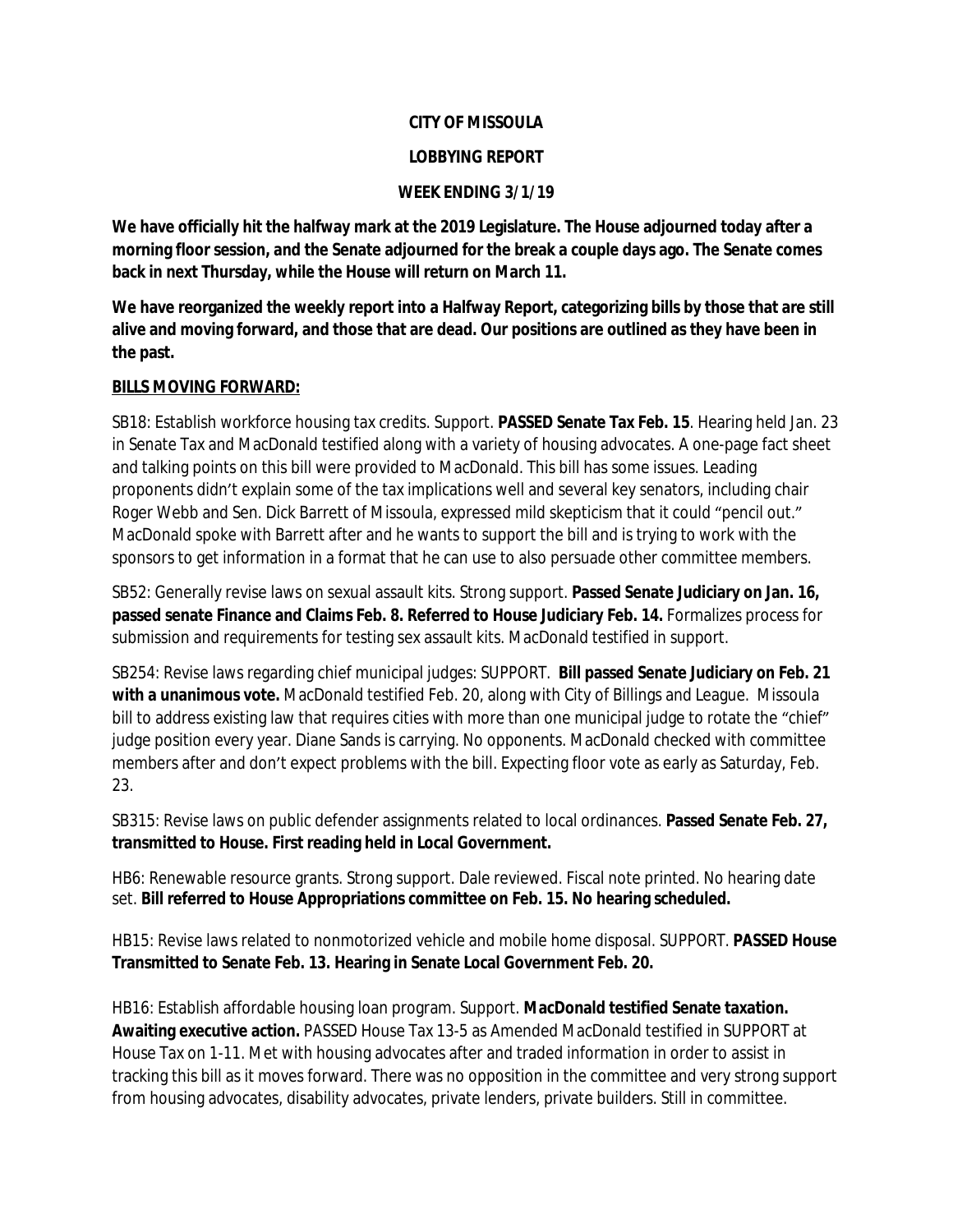HB47: Generally revise criminal records laws. Monitor. **Bill PASSED both Houses. Enrolling and final preparation process completed. Transmitted to governor. Became law Feb. 26.** MacDonald: Monitoring for Missoula and Montana Newspapers. Bill was in response to unintended consequences of legislation last year that decriminalized certain offenses. At hearing on 1-14, AG has apparently agreed to amendments to clarify that the fingerprinting and mug shots would be ONLY for cases in which a person must be booked into jail. No executive action yet.

HB120: Revise local government authority of certain speed limits. SUPPORT. **Passed House. Transmitted to Senate Highways and Transportation committee Feb. 12.** Hearing was held 1-29 in House Transportation. MacDonald testified in favor, along with MACO and others. The bill simply allows local governments to lower speed limits on highways in "urban" areas. No executive action yet.

HB146: Establish laws regarding sanctuary cities in Montana. Oppose. **PASSED House Judiciary committee. Transmitted to Senate.** Hearing held Feb. 1 Per guidance from the mayor and the league, MacDonald stayed out of the room and monitored and provided information to Lynch with the league. MacDonald has visited with ACLU and others, who are specifically seeking law enforcement support.

HB147: Referendum to establish sanctuary city laws in Montana. Oppose. **PASSED House Judiciary committee. Scheduled for second reading Feb. 13.** Same as above.

HB192: Revise laws related to privacy in communications. SUPPORT. **Passed House. Referred to Senate Judiciary Feb. 21. Hearing scheduled for March 12, 9 a.m. room 303.** Bill has been heavily and repeatedly amended, but nothing at this point that we believe changes things for the city. Reviewed by Nugent. Hearing held Jan. 28. MacDonald did not testify, but has spoken with committee members and is monitoring. Some amendments are being proposed to clean up some language at the request of the ACLU. This is the "revenge porn" bill similar to last session which makes it a crime to post or publish nude photos of a person without that person's permission.

HB232: Revise assessment of taxes during condemnation proceedings. OPPOSE. **PASSED House. Transmitted to Senate. Hearing scheduled in Senate Taxation Feb. 25 9 a.m. room 405.** MacDonald opposed along with the League and MACO. There were no supporters. We will continue to oppose and attempt to kill this on the Senate side.

HB236: Generally revise building code program laws. SUPPORT. **Hearing in Senate Local Government Feb. 20. Awaiting executive action.** Some concerns have arisen with members of the Senate committee. MacDonald and the league are attempting to shore up votes. Aaron Bowman testified on Feb. 20. Bill had PASSED House Third Reading 67-30 and was transmitted to Senate. Repeat of efforts two sessions ago to allow local governments with building code enforcement divisions to have two-year reserve accounts, rather than just one year.

HB325: Generally revise firearm laws. OPPOSE. **PASSED House Judiciary. Feb. 15. PASSED second reading 58-41 on Feb. 19. Passed third reading Feb. 21 and transmitted to Senate. Hearing scheduled March 15, 9 a.m. room 303.** Hearing February 1 in House Judiciary. MacDonald testified against, along with the League, MACO and gun safety advocates. The bill appears to be in direct response to the Missoula ordinance that is now being appealed to the state Supreme Court. Bill was amended to remove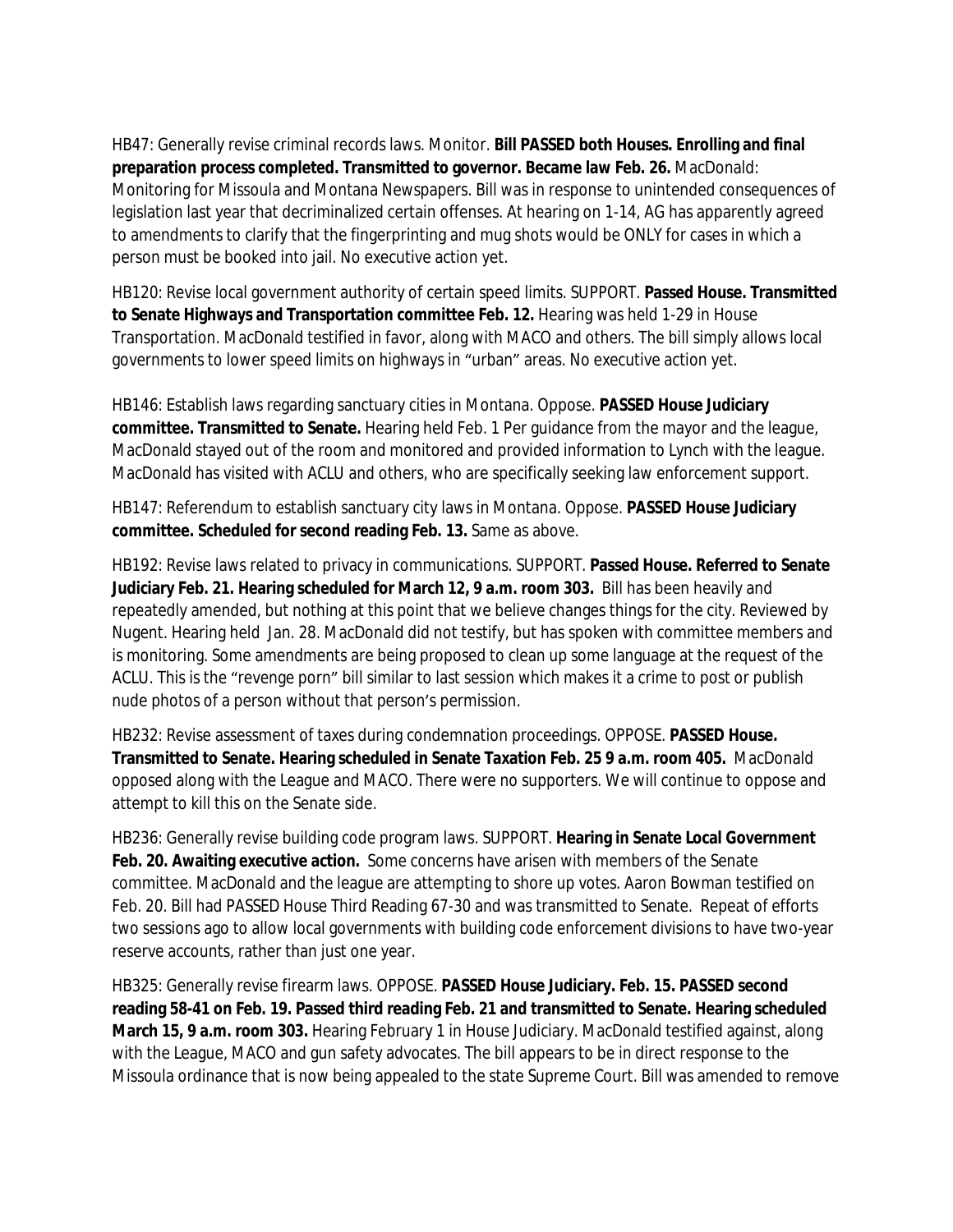Section 3, which among other things restores the current standing that having a CCW permit is NOT a defense for carrying in a restricted area. Still oppose.

HB357: Revise concealed carry laws by initiative: OPPOSE. **Passed third reading and transmitted to Senate Feb. 21. Hearing scheduled March 15 at 9 a.m. room 303.**

HB379: Establish working animal protection act. OPPOSE. **Heavily edited version passed Local Government on an 9-8 vote. Transmitted to Senate.** As noted, the bill was heavily amended and removes all of Section 1 and II dealing with local control. Now is simply a "policy statement." League took the lead on this. Bill would essentially forbid cities from adopting any ordinances affecting "work" animals, which is just about any animal. We may be smart to continue efforts to kill this bill as the policy statement is now in TITLE 81, which is the livestock and agriculture section, and could be used as a citation to push other prohibitions moving forward.

HB394: Revise property tax appraisal and tax appeal process. SUPPORT. **Passed House Tax. Transmitted to Senate Feb. 26.**

HB462: Revise administration of tax increment financing districts. Oppose. **Passed House Taxation. Transmitted to senate Feb. 27.**

HB481: Revising the clean indoor air act relating to private establishments. OPPOSE. **Passed Third Reading 52-46. Headed to the Senate.** Effort to exempt certain establishments from smoking rules in order to allow creation of private "smoking clubs" that would also serve alcohol. Need to regroup for the Senate side. This bill popped up and got scheduled very quickly, preventing opponents from being fully prepared. Hoping for better results on the Senate side.

HB483: Generally revise absolute liability laws. Oppose. **Hearing scheduled in House Judiciary on March 13 at 8 a.m. room 137.**

# **Bills DOA:**

SB15: Allow certain state funds to be used for affordable housing infrastructure. Support. **TABLED in Committee.**

SB19: Revise laws related to local government budgeting and accounting. Oppose. **TABLED In Senate Judiciary.** This bill includes new audit requirements that could conflict with financial reporting requirements that are established by the Government Accounting Standards Board. MacDonald stayed out of the room for this very contentious hearing that included accusations of racism. The League is taking the lead. We are confident this bill has enough problems that it will die.

SB 103: Revise laws on PSC regulation of municipalities. OPPOSE. **TABLED in committee Feb. 12.** Hearing held Jan. 29 in Senate Energy and Telecommunications. MacDonald testified against, along with the League. The hearing was almost uncomfortable as the sponsor's explanation for the bill seemed to change and didn't make a lot of sense. He claimed that the intent was not to give the PSC "rate-setting" authority and that the intent was only to give them "oversight" to protect people from bad actors. However, he later said that, in fact, the PSC would have the final say – which seems to indicate that it could set rates (by simply saying 'no' to the ones it doesn't like.) MacDonald and others spoke with Missoula committee members after the hearing, as well as with the sponsor. We would be surprised if this one makes it out of committee.